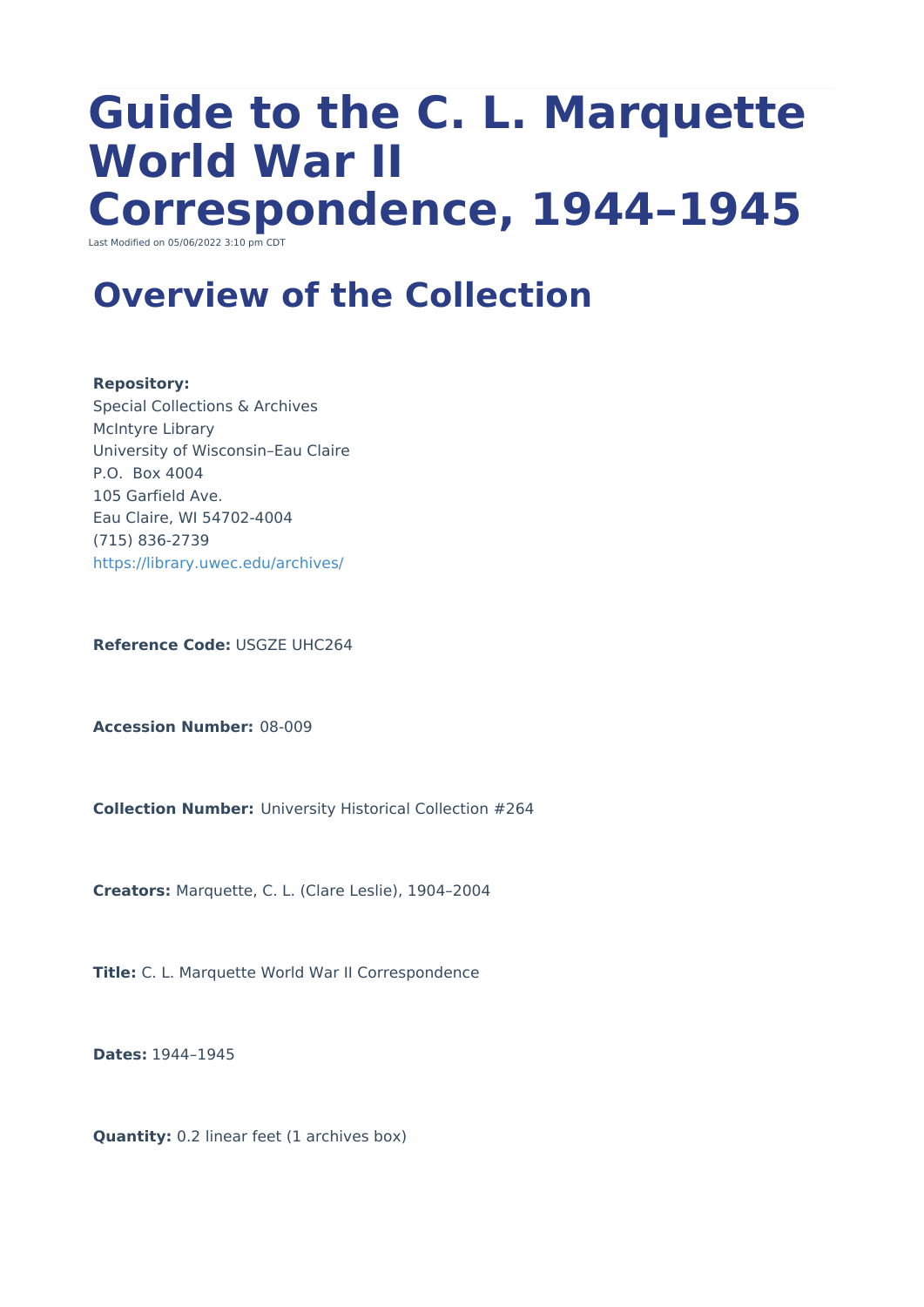**Location of Collection:** A10/1d

**Languages:** Collection materials are in English.

**Summary:** Correspondence addressed to Professor C. L. Marquette by five friends and former students serving in World War II.

### **Biographical / Historical Note**

C. L. (Clare Leslie) Marquette was born January 1, 1904. He received his Bachelor's Degree from Milton College in Milton Wisconsin in 1928. He taught history at various Wisconsin high schools from 1928–1936. He received his M.A. and Ph.D. from the University of Wisconsin in 1937 and 1940 respectively. In 1937, he married Lena Mitchell.

Marquette's post-secondary teaching career began at Northland College in Ashland, Wisconsin, where he taught from 1940–1946. He served as Professor of American History at the University of Mississippi from 1946–1972. In the late 1940s through 1960, Marquette returned to Wisconsin during the summer to teach at Eau Claire State Teachers College / Wisconsin State College, Eau Claire. Marquette died on June 4, 2004.

Marquette's primary correspondent, Roy Oppegard, studied history at the Eau Claire State Teachers College in the 1930s and taught in the Eau Claire schools.

#### **Content Description**

The collection consists of correspondence to Marquette from five friends, some of whom were former students: Bill Dormady, George Easen, Philip Fuller, Merlin Matthews, and Roy Oppegard. The correspondence from Roy Oppegard comprises the bulk of the collection and provides information about Oppegard's reading and scholarly interests while in the service, his plans for further education, and his impressions of Italy, where he was stationed.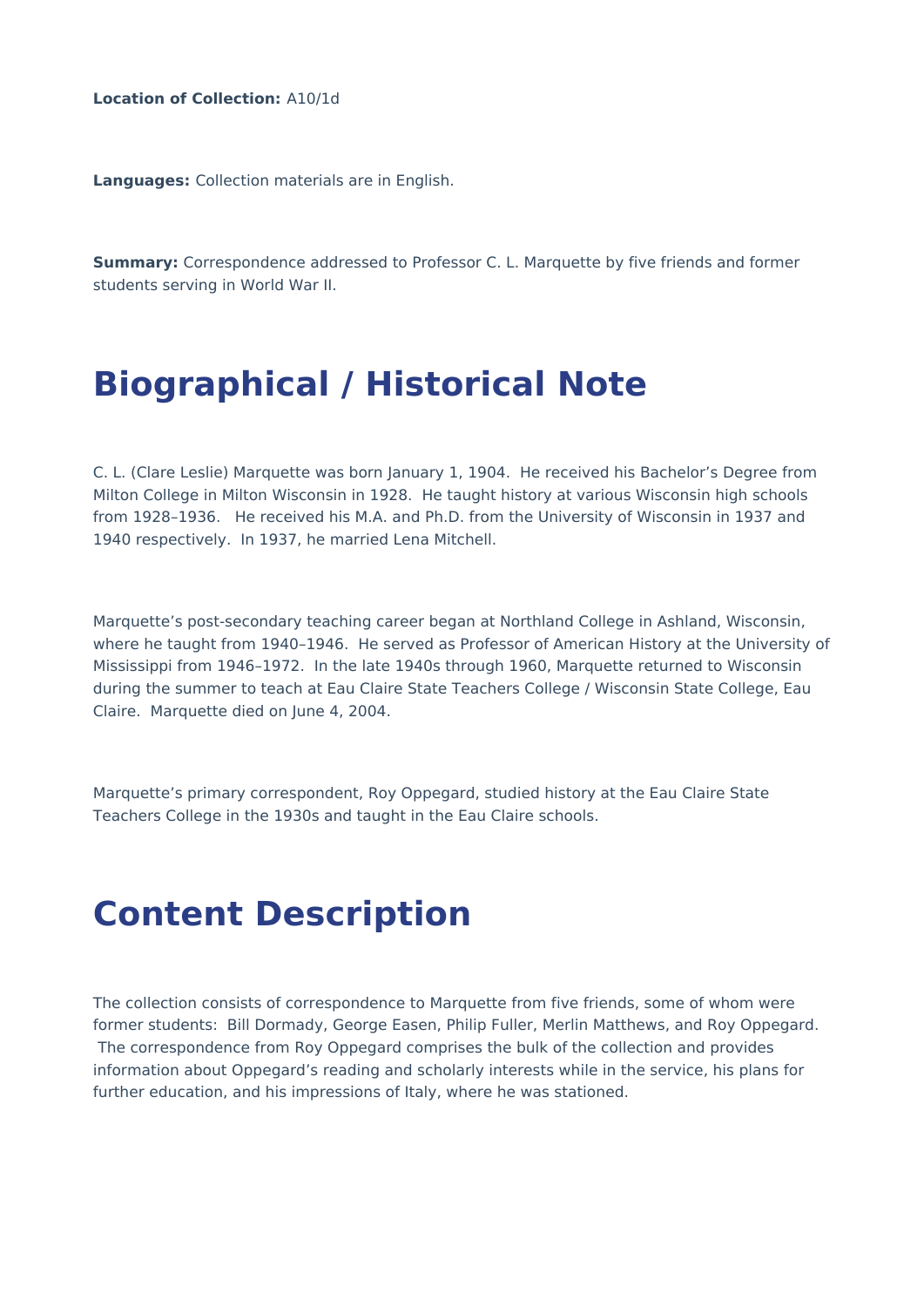# **Administrative Information**

**Acquisition Information:** Donated to the University Archives and Special Collections, University of Wisconsin–Eau Claire by C. L. Marquette in March 1991.

**Access Restrictions:** Collection is open to the public.

**Use Restrictions:** Researchers are responsible for using in accordance with 17 U.S.C. Copyright owned by the University of Wisconsin–Eau Claire.

**Preferred Citation:** C. L. Marquette World War II Correspondence, 1944–1945. UHC 264. Special Collections & Archives. McIntyre Library. University of Wisconsin–Eau Claire. Eau Claire, WI.

**Processing Note:** Processed by Colleen McFarland in July 2007.

**Arrangement:** Alphabetical, then chronological.

## **Subjects**

**Personal Names:** Marquette, C. L. (Clare Leslie), 1904–2004 Oppegard, Roy—Correspondence

**Subject Terms:** World War, 1939–1945—Personal narratives, American Soldiers—United States—Correspondence

#### **Detailed List of Contents**